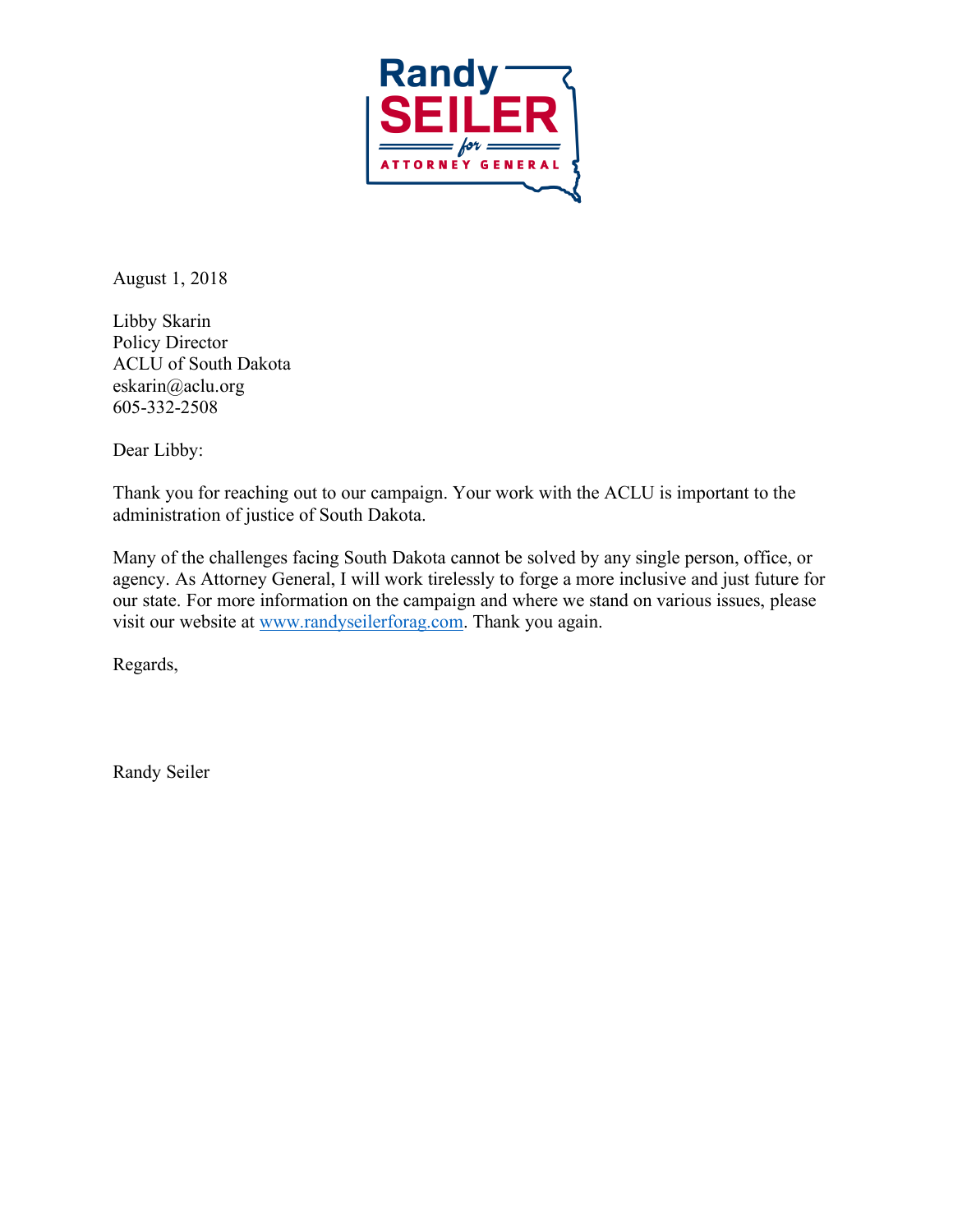

# **SOUTH DAKOTA ATTORNEY GENERAL CANDIDATE QUESTIONNAIRE**

*1. The South Dakota attorney general is the state's chief legal officer; in that role, the attorney general can set the culture of justice and incarceration in the state. What is your vision for what that culture should look like?*

As South Dakota's Attorney General, I will set a culture that respects the rule of law and recognizes the consitutional rights of all individuals. Our state's chief legal officer must be committed to protecting South Dakotans. I will work tirelessly to protect our state by holding those who do us harm accountable. I will prioritize the safety of our communities, and especially our children. For those that have served their sentence and no longer present a threat to the community, re-entry is a critical time, and many people will require support to return to productive lives. During my time in the US Attorney's office prosecuting major crimes, including violent crimes, I have learned to appreciate extenuating circumstances – offenders who are victims themselves and those that are suffering from addiction. Humanity thrives in second chances, and I will seek alternatives that produce better outcomes than incarceration.

*2. What would your top 3 priorities be as South Dakota's next attorney general?*

#### **Priority:** Tough on Crime

First and foremost, the Office of the AG must ensure the safety of South Dakotans. Violent criminals will be rigorously prosecuted and held responsible for their crimes. As an Assistant United States Attorney, I learned that some of the most despicable crimes are not the easiest cases to prosecute. As your Attorney General I will work tirelessly in pursuit of justice for victims. I vow to take on the tough cases and reinforce our state's message to violent offenders – if you commit a crime in South Dakota, plan to do the time.

#### **Priority:** Face the Drug Epidemic Head On

On my first day in court with the Hughes' County States Attorney Office we saw 39 defendants. Thirty-eight of these defendants were charged with offenses that had a methamphetamine connection or were driven by addiction. Most had previous convictions for drug related crimes. They are facing what appears to be a losing battle with drug addiction. It is heartbreaking to see these young men and women, some my children's classmates whose lives were once filled with such promise, enter the court in shackles with the ravages of meth imprinted upon their faces. Their parents, families, and children share the devastation wreaked by their addiction. The loss of productivity impacts our small businesses. Drug offenses are consuming vital resources within our criminal justice system. As your AG I will work within and beyond State government to enhance the tools we have to fight illegal drugs. We must acknowledge that the drug epidemic is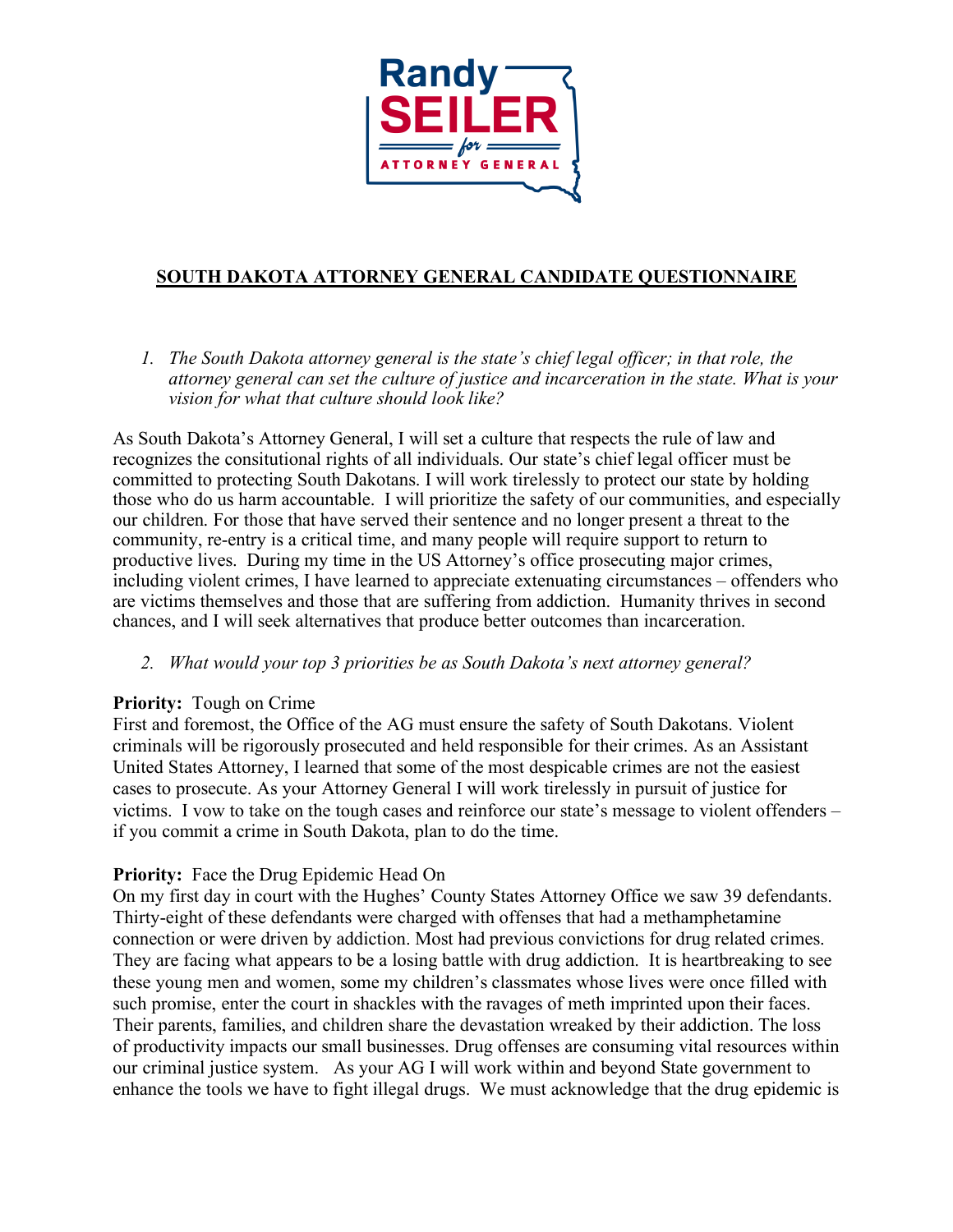

not just a social problem. It is everyone's problem and we must all be involved in constructing better solutions.

## **Priority:** Establish Standards that Prevent and Penalize Public Corruption

Our elected and state officials must be good stewards of the trust bestowed upon them by the great citizens of this state. We have learned through tragedy, that without rigorous checks and balances, inevitably, trust is betrayed. Failure to perform the duties of public office responsibly and ethically erodes confidence in our government. We must look within ourselves and across the executive and legislative branches of state government – to do better and be better. In a state where we are on a first name basis with our neighbors and there is just one degree of separation, the approach must provide a common-sense fit. Public office and state agency leadership is not an opportunity to profit, but rather a call to serve the citizens of South Dakota. As AG, I will bring clarity and precision to what we expect from our public officials and ensure those standards are enforced.

### **Priority:** Protecting what is Most Valuable – Our Children

As an Assistant United States Attorney, I prosecuted literally hundreds of violent crimes. The most heart-breaking of these cases had children as their victims. When family, even parents, have physically or sexually abused a child, the victim may face life-long physical and psychological challenges that also have a broader confounding societal impact. When these children become victims of homicide, there is typically a pattern of abuse that screams for an understanding of how these crimes remain undetected within the close-knit communities characteristic of our Great State. As your Attorney General, I will work tirelessly to protect what we as South Dakotans hold most precious – the safety and well-being of our children. I will work to coordinate these efforts across city, county, tribal and state governments to detect and protect children in danger.

*3. How do you think the success of the attorney general and his/her staff should be measured?'*

As your Attorney General, I will assess the current status of the office and its vital functions to establish a plan that includes reasonable and measurable goals to which the success of my tenure can be measured.

*4. Do you believe South Dakota incarcerates too many people? Please give a clear "yes" or "no"* and *any explanation*

It would be irresponsible to respond to this and the majority of questions posed in this survey with a simple yes or no. There are numerous complex challenges facing our criminal justice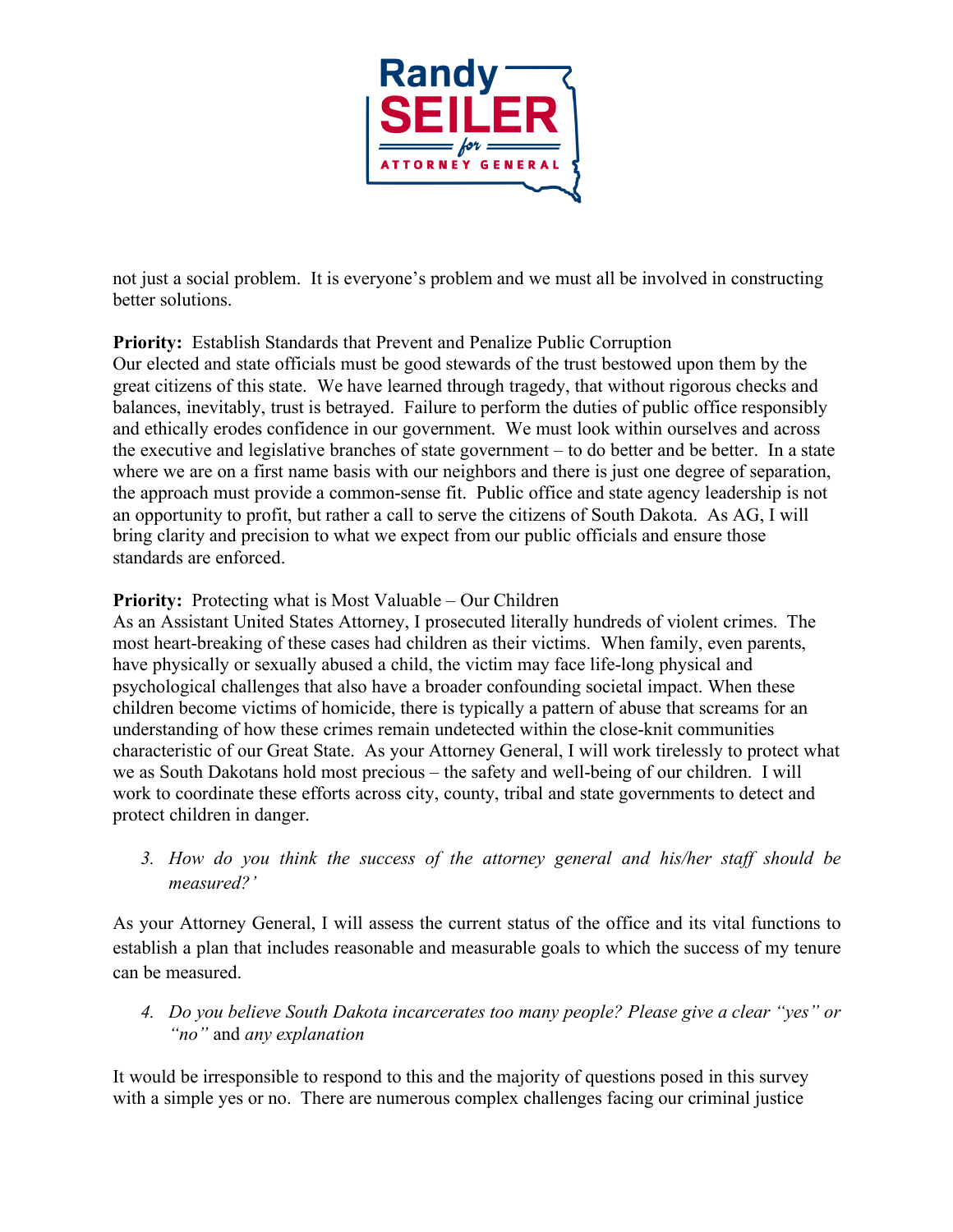

system. Many of these issues are fueled by methamphetamine addiction. I believe we can improve public safety by investing in treatment and rehabilitation and strengthening community supervision. Incarceration must be focused on drug dealers, violent offenders, and career criminals.

*5. Would you advocate for the elimination of all mandatory minimum sentences and pledge to oppose any efforts by the legislature to institute new mandatory minimums? Please give a clear "yes" or "no" and any explanation.* 

As Attorney General, I will faithfully execute the law. I will advocate for expanded access to treatment for mental illness and drug addiction. Locking people up and throwing away the key is not the right path forward for South Dakota.

*6. Do you support pre-arrest and pre-trial diversion programs? If yes, what steps would you take to increase the number of people who are diverted, including diversion to programs and resources outside the criminal justice system? Please give a clear "yes" or "no" and any explanation.*

Too many people suffering from addiction, mental illness, or unfortunate circumstances end up behind bars. I will work with public, private, and nonprofit organizations to divert individuals from jail or prison and get people the help they need.

*7. Do you support drug court programs? What, if anything, would you do to help support and expand the use of drug courts across South Dakota? Please give a clear "yes" or "no" and any explanation.* 

As Attorney General of South Dakota, I will work to expand access to drug treatment. Drug court programs are viable ways to get those in crisis connected with services necessary for reducing future criminal activity and restoring individuals to healthy living.

*8. According to the National Institute on Drug Abuse, drug treatment can reduce substance use disorder rates by 40 percent to 60 percent while improving employment prospects by 40 percent overall. One study of therapeutic community treatment for drug offenders demonstrated that treatment resulted in a 40 percent reduction in arrests for violent and nonviolent criminal acts. Would you commit to implementing a public health-focused approach to drug use and drug crime in South Dakota? Please give a clear "yes" or "no" and any explanation.*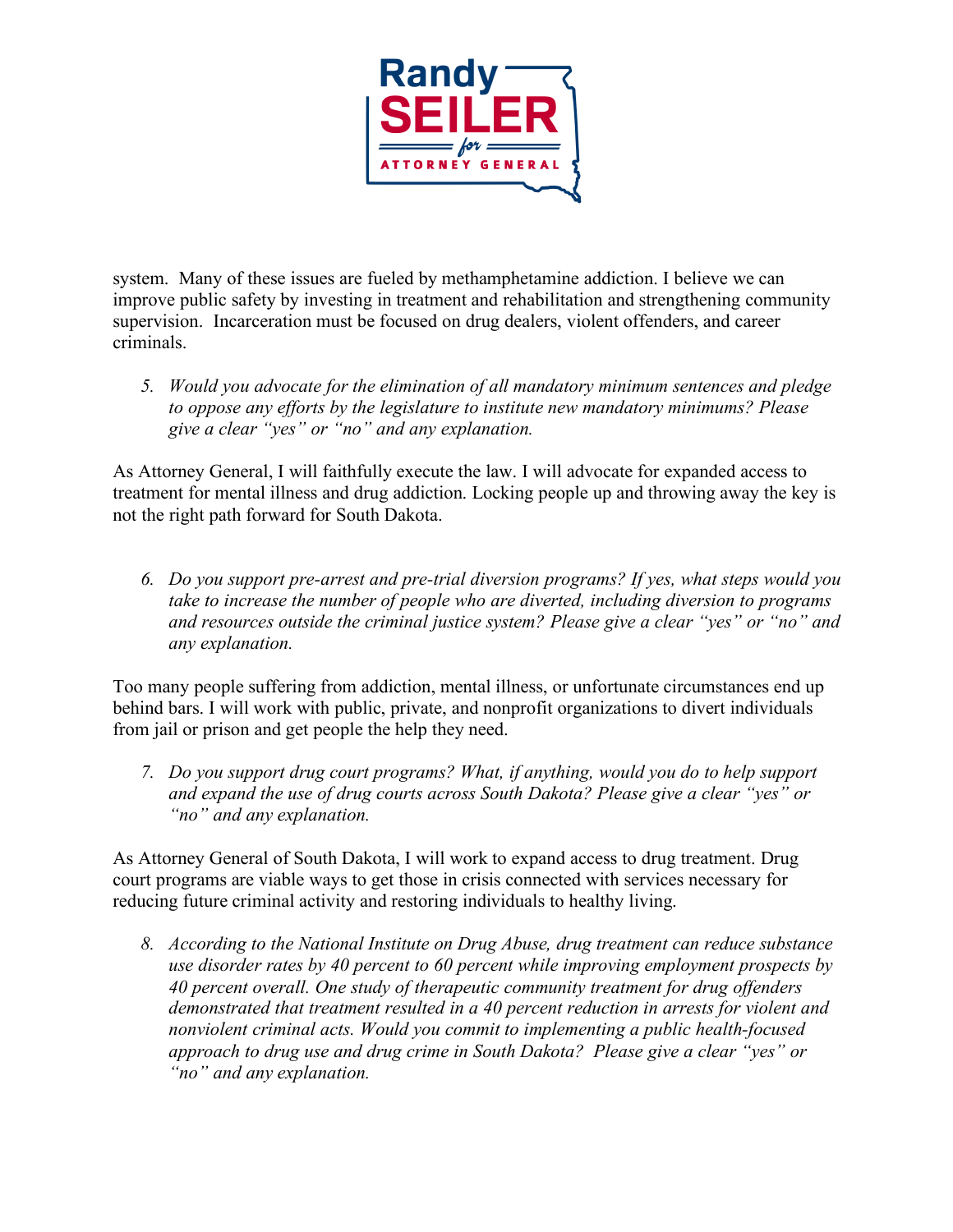

We must do everything we can to stop the scourge of drug addiction in our state. Far too many of our family members, neighbors, and friends are suffering under the grip of drugs like methamphetamines and opioids. South Dakota has recently expanded Medicaid coverage to include addiction treatment. As Attorney General, I would encourage our Legislature and Governor to explore options successfully implemented by other states to expand Medicaid eligibility and offer plans that provide vital treatment services.

*9. In 2018, the South Dakota Legislative Research Council (LRC) estimated that reclassifying the crime of ingestion from a felony to a misdemeanor would result in more than a \$61 million decrease in state and county costs. Would you support reclassifying the crime of ingestion from a felony to a misdemeanor? Please give a clear "yes" or "no" and any explanation.* 

Tackling the drug epidemic will require a multifaceted approach. Complex problems cannot be solved with isolated solutions. We must work with law enforcement, health care providers, and everyday South Dakotans to educate the public on the dangers of drugs, expand treatment for those who are addicted, and vigorously prosecute those who bring these dangerous substances to our communities.

*10. People of color in South Dakota are disproportionately overrepresented in the criminal justice system. Will you commit to reducing these racial disparities as attorney general? If yes, how? Please give a clear "yes" or "no" and any explanation.*

As your Attorney General I will follow the law. Prosecutorial decisions must be made without regard to race, religion, gender, or sexual orientation. The over-representation of people of color in the criminal justice system is alarming and must be addressed at a causation level. I am committed to working within state government and beyond to understand and address racial disparities.

*11. One challenge of reducing racial disparities in the criminal justice system is that there is not enough data made publicly available to determine what is causing the disproportionate prosecution and conviction of people of color. Will you commit to collecting and publicizing statistical information disaggregated by race and gender on charging decisions, bail recommendations, plea bargaining, and sentence recommendations? Please give a "yes" or "no" answer and any explanation you believe is necessary. If you only support publicizing some of this data, please specify.*

I am committed to making public data that is necessary to improve the administration of justice in South Dakota and is not protected by statute, rule, or regulation and does not harm victims of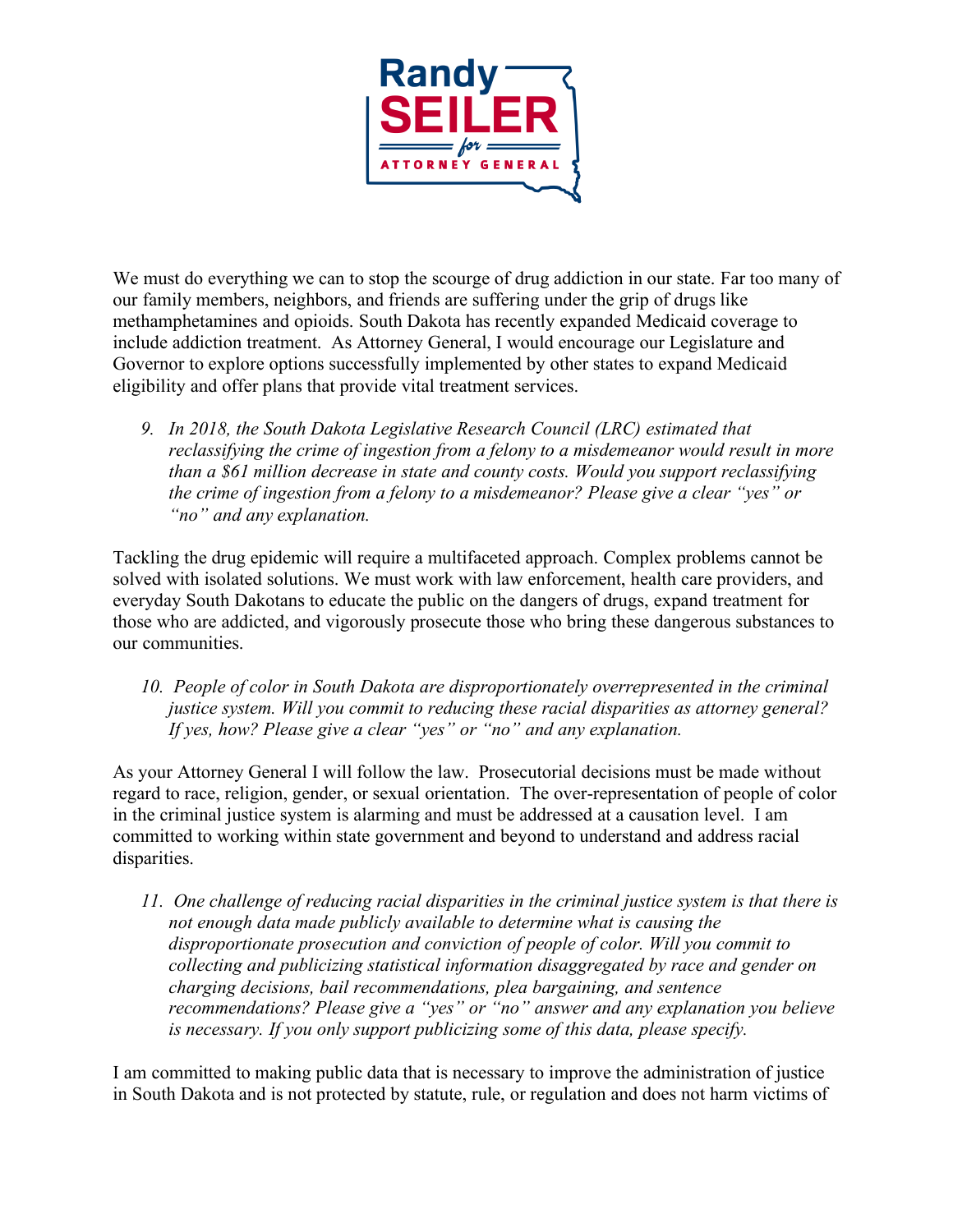

crimes. The Attorney General must be committed to public transparency and should make available the standards and guidelines that are considered when making decisions about whether a case should be prosecuted.

*12. As attorney general, would you use your influence to encourage state's attorneys to voluntarily collect and publicize the data referenced in question 11? Please give a clear "yes" or "no" and any explanation.*

I will encourage the state's attorneys to make available any information that can be used to improve the administration of justice that is not protected by statute, rule, or regulation and does not harm victims of crimes.

*13. In 2013, the South Dakota Legislature passed SB 70, also known as the Public Safety Improvement Act. As attorney general, would you advocate for preserving this law? Please give a "yes" or "no" answer and any explanation you believe is necessary. If you only support preserving some of SB 70, please specify.*

As Attorney General, I will follow the rule of law. I will advocate for statutory changes that improve the administration of justice in South Dakota.

*14. In 2015, the South Dakota Legislature passed SB 73, also known as the Juvenile Justice Public Safety Improvement Act. As attorney general, would you advocate for preserving this law? Please give a "yes" or "no" answer and any explanation you believe is necessary. If you only support preserving some of SB 73, please specify.*

As Attorney General, I will follow the rule of law. I will advocate for statute changes that improve the administration of justice in South Dakota.

*15. Will you pledge to publish policies regarding prosecution guidelines, police-involved incidents, bail recommendations, fines and fees, diversion programs, plea bargains, and civil asset forfeiture on the website for the Office of the Attorney General? Please give a "yes" or "no" answer and any explanation you believe is necessary. If you only support publishing some of these policies, please specify.*

I am committed to maximizing transparency within the Attorney General's office. When there are legal or other compelling issues which limit the public's access to information, those issues will be disclosed.